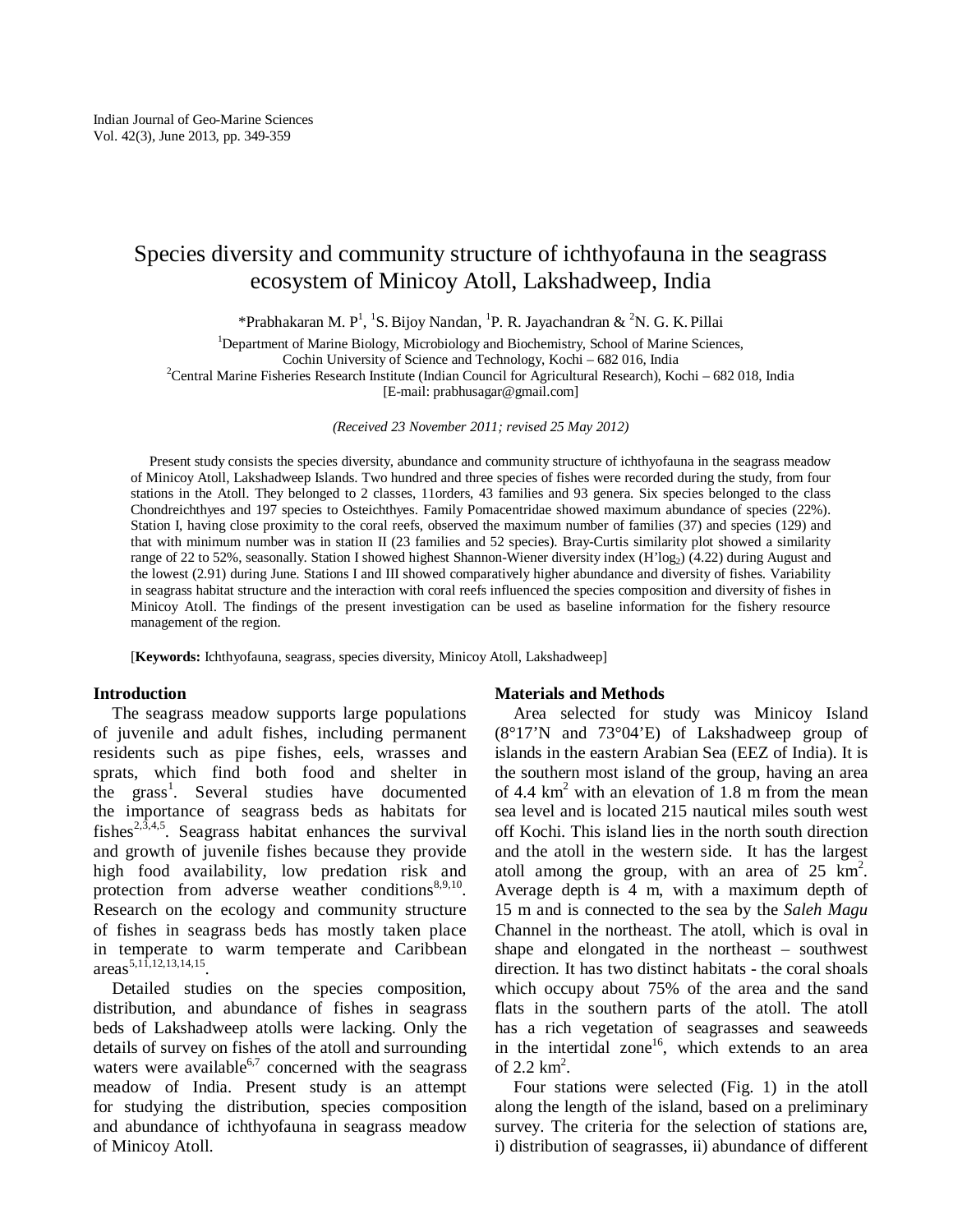

Fig. 1—Study area showing sampling stations at Minicoy Atoll, Lakshadweep

species of seagrasses and iii) geography of the Island. The whole seagrass meadow in the Minicoy atoll is divided into 4 sampling stations (Zones). Station I is located in the south end, which is characterized by the interaction of coral reefs, mangroves and seagrass ecosystems and has a direct influence of the open sea waters. The area is characterized by the patchy seagrass meadow and the presence of corals. Strong tidal currents prevailed here. Station II is located near to the lighthouse area. This station has a wider seagrass area with thick meadow near to the coast and has less abundant growth in the outer areas. Station III is a typical seagrass meadow with abundant growth of different species of seagrasses and is located near to the middle of the island. This area is away from the direct influence of tidal currents. Station IV is located at the northern part of the island having comparatively less abundant seagrass meadow with patchy coral reefs. The seaward side of this area is characterized by the presence of a large coral, *Goniastrea retiformis* and the top of adjacent ones being fused into an almost level platform. Highly populated areas are located in between Station III and Station IV. Sewage input, fishing activities and the alteration of coastal zone destroyed a major part of the seagrass vegetation of this region.

Monthly samplings for two years were conducted in the all the stations. For the collection of fishes a beach seine net, having the length of 30m, a width of 2 m and a mesh size of 9 mm was used<sup>17,18</sup>. All the samplings were done in the morning hours with the tidal amplitude ranging between 0.26 and 0.68 m. The collection was made in the seagrass meadow with an average extend of 100 m from the coastline. The net was deployed as swiftly and quietly as possible along a set measured transect between shore and the edge of seagrass meadow. Care should be taken not to lift the lead line when the seine was pulled when the line is observed to leave the bottom. The collected samples were sorted and counted. The density was expressed as indls./haul. Species identification was done at maximum possible level using standard references<sup>6,19</sup> . PRIMER v6 (Clarke and Gorley, 2006) was used<sup>20</sup> for the analysis of community structure. Similarity indices were found out by using seasonal scale data. For finding out the similarities between seasonal and spatial aspects, *Bray-Curtis* Similarity plots were made for the seasonal abundance and families of fishes, using PRIMER v6. Corresponding to the sampling of fishes, temperature and salinity of the surrounding water were also noted.

## **Results**

Atmospheric temperature varied from 25.2 to 31.2°C (av. 28.2  $\pm$  4.24°C). Water temperature was in the range of  $26^{\circ}$ C to  $31.2^{\circ}$ C ( $28.6 \pm 3.68^{\circ}$ C) and the salinity, in the range of 31.15 to 35.48 ppt  $(33.32 \pm 3.06 \text{ ppt})$ . Lowest temperature was observed in August and October months and highest during April and May. Lowest salinity was observed in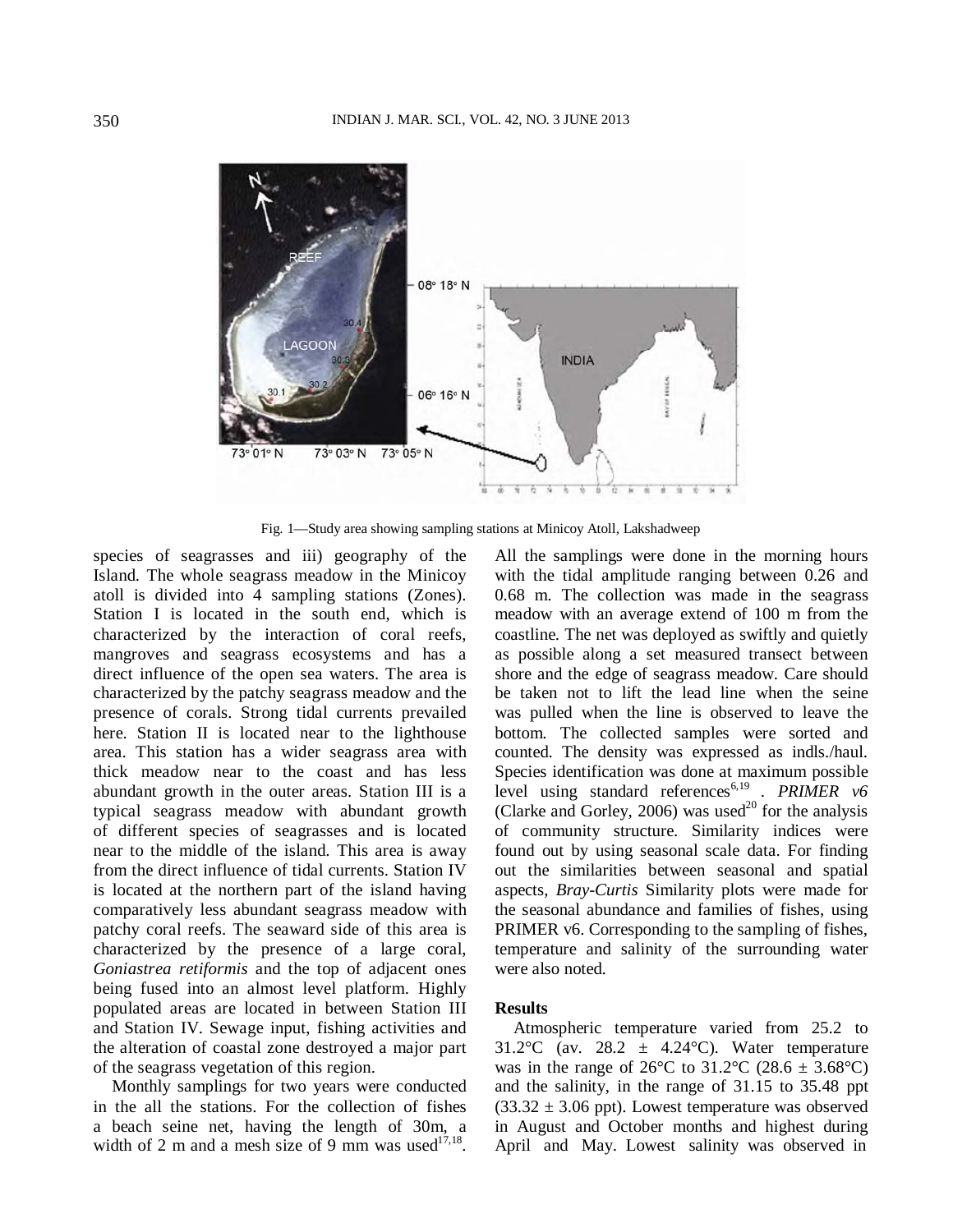| Table 1—Average values of environmental parameters in<br>Minicoy Atoll |                |
|------------------------------------------------------------------------|----------------|
| Atmospheric Temperature (°C)                                           | 28.20+4.24     |
| Water Temperature $(^{\circ}C)$                                        | $28.60 + 3.68$ |
| Salinity (ppt)                                                         | $33.32 + 3.06$ |
| pH                                                                     | $7.65+0.49$    |
| Dissolved Oxygen (ml/l)                                                | $3.54 + 2.94$  |

March and the highest during November (Table 1). The average values for *pH* was  $7.65 \pm 0.49$  and that for dissolved oxygen was  $3.54 \pm 2.94$  mL/L.

During the study period, a total of 203 species of fishes were obtained from the seagrass meadow of Minicoy atoll, by using beach seine. They belong to 2 classes, 11orders, 43 families and 93 genera. Out of this, 6 species belong to the class Chondreichthyes and 197 species belong to Osteichthyes (Table 2). In the Station I, 129 species of fishes were recorded and they were included in 74 genera, 37 families, 10 orders and 2 classes. 52 species of fishes were obtained from the station II, which belong to 34 genera, 23 families, 8 orders and 2 classes. In the station III, 83 species, which constitute 53 genera, 31 families, 8 orders and 2 classes were recorded. 72 species of fishes were obtained from the station IV, which belong to 46 genera, 30 families, 8 orders and 2 classes. Numbers of species in the dominant families, having the species number 5 and above were shown in the Fig. 2. Percentage composition of the number of species in dominant families, having the percentage of species number higher than 10 were represented in Fig. 3.

The monthly mean density of fishes was represented in the Fig. 4 Spatial and seasonal variations in mean density were given in the Figs. 5 and 6. The dominant families of fishes, having more than 5% contribution to the total abundance in each station were given in the Fig. 7.

Mean density of fishes in this stationI was 33 indls./haul. Highest density of fishes re(54 indls./haul) was recorded during December, followed by 53 indls./haul in March and 46 indls./haul in October. Lowest density of 13 indls./haul was observed in May.

Total mean density of fishes in this station II was 31 indls./haul. Highest mean density of 53 indls./haul was recorded in February, followed by 49 indls./haul in January and 48 indls./haul in April. 12 indls./haul was the lowest density recorded in this station in May.

In station III, the density was comparatively high, having the total mean density 95 indls./haul. Maximum density of 197 indls./haul was recorded in October, followed by 137 indls./haul in December and 130 indls./haul in June. Lowest density of 41 indls./haul was recorded in November.

The total mean density recorded in this station IV was 23 indls./haul. Highest density of 39 indls./haul was recorded in Jun, followed by 33 indls./haul in August and 29 indls./haul in February. Lowest density of 14 indls./haul, in May.

In the station I, highest mean density was recorded during post monsoon (39 indls. /haul) and lowest (25 indls./haul) during monsoon. During pre monsoon it was 34 indls. /haul. In the station II, highest mean density was 34 indls./haul, which was recorded during pre monsoon. It was 29 indls. /haul during post monsoon and 28 indls./haul during monsoon. 112 indls./haul was the highest seasonal mean density in the station III, which was observed during post monsoon, followed by 99 indls./haul during monsoon and 75 indls./haul during pre monsoon. Highest seasonal mean density (29 indls./haul) in the station IV was recorded during monsoon. 20 indls./haul were recorded during pre- and post monsoon.

The present investigation provides a basis on seagrass fish community organizations with reference to the abundance, similarity, species composition, richness, dominance, evenness and diversity. The indices found out in the analysis of ichthyofaunal community include Margalef species richness (d), Peiolou's evenness (J'), Shannon-Wiener diversity  $(H'log_2)$  and Simpson's dominance (Lambda). Similarity indices for seasons were represented in the Figs. 8. The results of the community structure analysis were given in the Table 2a to 2d. and the mean spatial variations were represented in the Fig. 9.

In the *Bray-Curtis* similarity plot 11 clusters were formed. In the seasonal aspects, 22 to 52% similarity ranges were observed. The similarities between families range from 6 to100%.

*Station I* shows the highest richness of 7.47 was recorded in August and lowest, 4.41 was in November. Evenness was highest (0.94) in July and lowest (0.66) in December. Highest species diversity of 4.22 was recorded in August and lowest, 2.91, in June. Dominance value was highest (0.97) in July and low in December.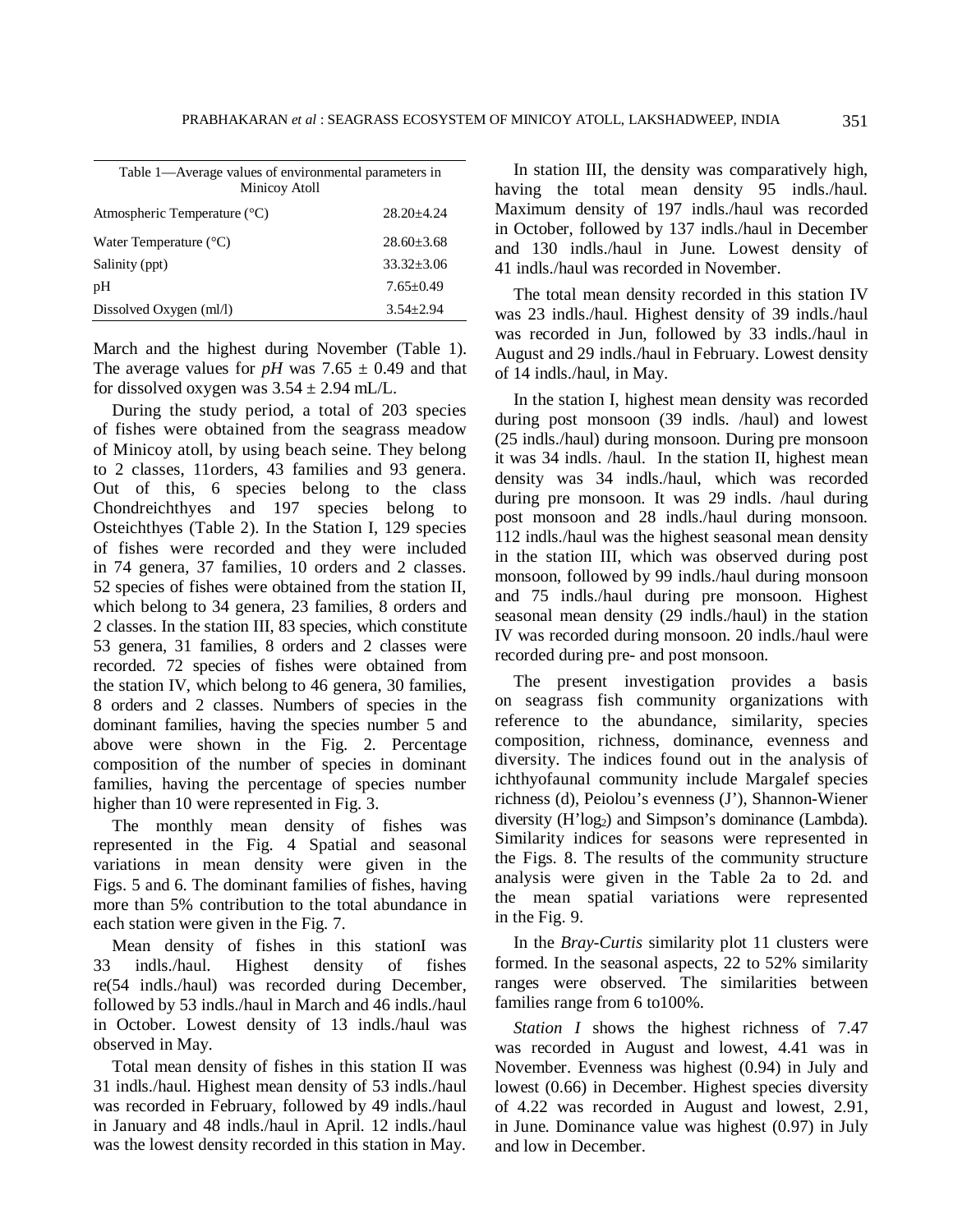**Class: Chondreichthyes Order: Rajiformes Family: Dasyatidae**  *Dasyatis uarnak*  Dasyatis sp.

**Family: Carcharinidae**  *Carcharinus melanopterus Carcharinus* **sp. Order: Lamniformes Family: Lamnidae**  *Alopius vulpinus Isurus glaucus* 

**Class: Osteichthyes Order: Perciformes Family: Apogonidae**  *Apogon leptacanthus A. coccineus A. nigrosfasciatus A. bandanensis A. quadrifasciatus A. apogonides A. exostigma A.* sp. *Apogonichthyes ocellatus Archaemia fucata A.* sp. *Pristiapogon snyderi Ostorhynchus savayensis O. endekataenia O.* sp.

#### **Family: Pomacentridae**

*Amphiprion nigripes Dascyllus trimaculatus D. aruanus Chromis dimidiatus C. opercularis C. ternatensis Pomacentrus lividus P. nigricans P.* sp. *P. albicaudatus P. taeniurus Abudefduf sexfasciatus A. bengalensis A. septemfasciatus A. zonatus A. glaucus A.* sp. *A. lacrymatus A. saxatilis*  **Family: Serranidae**  *Cephalopholis argus* 

*C. miniata C. pachycentron Epinephelus areolatus E. fuscoguttatus E. miliaris E. flavocaeruleus* 

*E. hexagonatus E. elongatus E. malabaricus E. melanostigma E. caeruleopunctatus Gnathodentex aurolineatus Monotaxis grandoculis M.* sp.

#### **Family: Lethrinidae**

*Lethrinus harak L. mahsena L. conchyliatus L. elongatus Lethrinella microdon* 

#### **Family: Labridae**

*Thalassoma purpureus T. hardwickii T. janseni T. lunare T. quinquevittatus Halichoerus marginatus H. kawarin H. argus H. scapularis H.* sp*. Labroides dimidiatus Gomphosus caeruleus Chelinus trilobatus C. undulatus Stethojulis* sp. *S. strigiventer Coris Formosa* 

#### **Family: Carangidae**

*Caranx sexfasciatus C. ignobilis C. ferdau Carangoides malabaricus C. chrysophrys Selar crumenothalmus Trachinotus* sp.

### **Family: Lutjanidae**  *Lutjanus kasmira L. gibbus*

*L.fulviflammus L. ruselli L. bohar L. fulvus L. sp. L. quinquelineatus*  **Family: Mullidae**  *Upeneus tragula U. vittatus* 

*U. arge Parupeneus indicus P. barberinus P. pleurostigma P. macronemus* 

*P. bifasciatus Mulloides samoensis M. vanicolensis*  **Family: Chaetodontidae** *Chaetodon lunula C. melannotus C. collare C. bennetti C. xanthocephalus C. auriga C. vagabundus C. unimaculatus C. decussatus Heniochus acuminatus H. monoceros* 

## **Family: Caesionidae**

*Caesio xanthonotus C. caerulaureus C.* sp. *C. lunaris Pterocaesio tile* 

## **Family: Theraponidae**

*Therapon jarbua T. puta T. theraps* 

**Family: Kuhlidae**  *Kuhlia mugil* 

**Family: Gerreidae**  *Gerres oblongus G. lucidus* 

**Family: Kyphosidae**  *Kyphosus cinerascens* 

## **Family: Acanthuridae**  *Acanthurus triostegus A. nigricans A. mata A.* sp. *A. leucosternon Ctenochaetus sp. Paracanthus heptatus Acanthurus lineolatus Naso lituratus*

**Family: Ephippidae**  *Platax orbicularis P. teira* 

# **Family: Blennidae**

*Petroscrites pindae Cirripectus sebae Entomacorodus straitus Salarius fasciatus* 

**Family: Siganidae**  *Siganus rostratus S. javus*  **Family: Scorpaenidae**  *Pterois volitans Scorpaena* sp*.* 

*Zanclus cornuatus*  **Family: Leognathidae**  *Leiognathus* sp. **Family: Pempheridae**  *Pempheris* sp. **Family: Haemulidae**  *Plectorhinchus albovittatus P. pictus P. polytaenia P. orientalis*  **Family: Grammistidae**  *Grammistes sexlineatus Diploprion bifasciatus*  **Order: Clupeiformes Family: Clupeidae**  *Spratelloides delicatulus S. gracilis S. japonicus Sardinella* sp. *S. melanura Dussumeira* sp. *Amblygaster* sp. *Herklotsichthyes quadrimaculatus*  **Family: Albulide**  *Albula vulpes*  **Family: Engrulidae**  *Engaulis japonicus*  **Order: Anguilliformes Family: Muraenidae**  *Gymnothorax pictus G. sp. G. flavimarginatus G. javanicus G. meleagris Echidna delicatula*  **Order: Beloniformes Family: Belonidae**  *Albennes hians Thalassosteus* sp. **Family: Hemiramphidae**  *Hyporhampus unifasciatus H. dussumieri*  **Order: Beryciformes Family: Holocentridae**  *Sargocentron diadema Myripristis murdjan Neoniphon samara Holocentrus lacteoguttaus*  **Order: Mugiliformes Family: Sphyraenidae**  *Sphyraenia barracuda S. fosteri S. obtusata*  **Family: Atherinidae**  *Atherina forskalii A.duodecimalis* 

**Family: Zanclidae** 

#### Table 2—Systematic list of fishes obtained from the four stations in Minicoy Atoll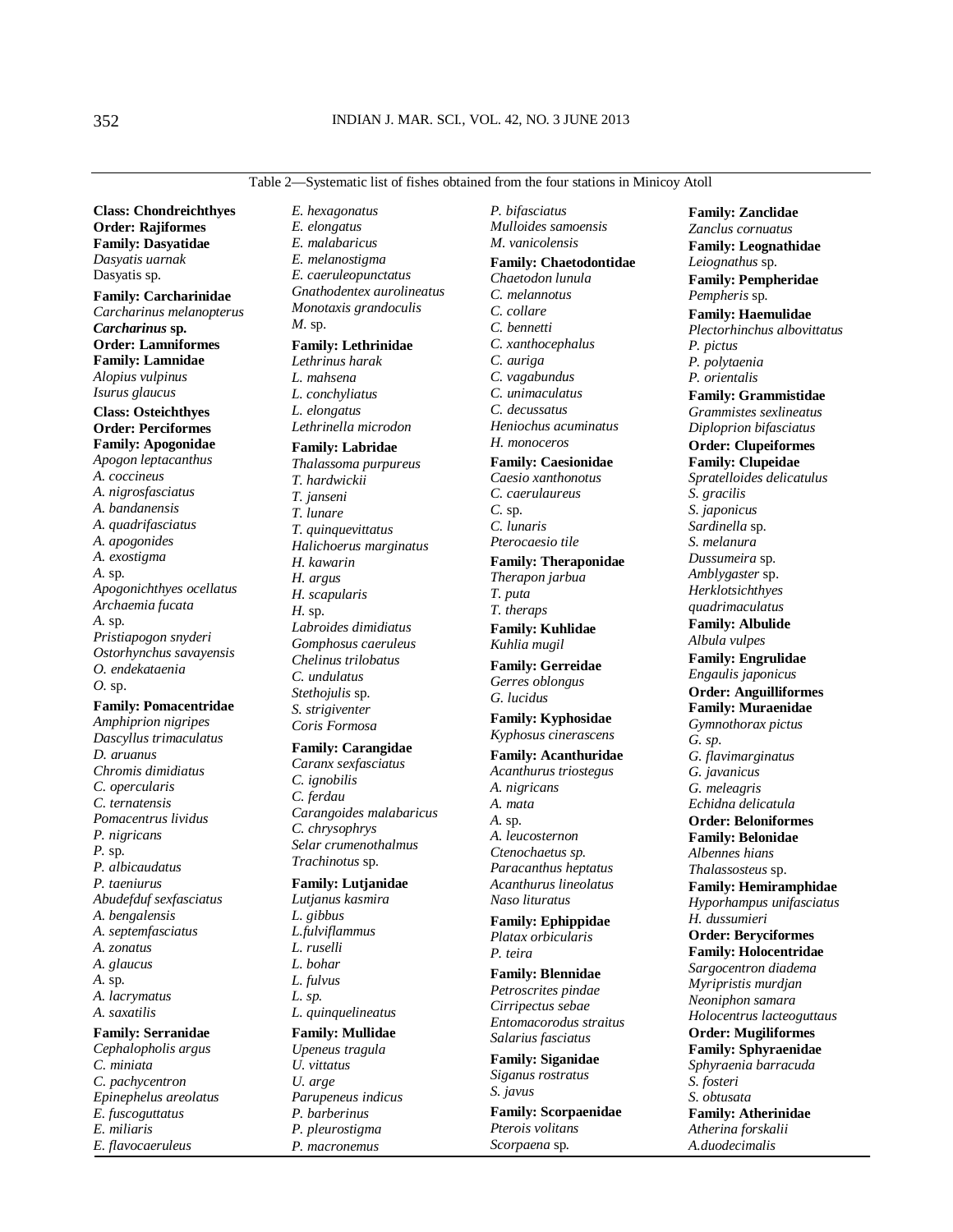**Order: Pleuronectiformes Family: Bothidae**  *Bothus pantherinus B.* sp*.*  **Order: Tetradontiformes Family: Balistidae**  *Odonus niger Canthidermis rotundatus* 

 $20$ 18 16 14 no. of species  $12$ 10 8  $\overline{6}$  $\overline{4}$  $\overline{2}$  $\Omega$ Jae <sub>adrida</sub> Catamgida **Multips** Clupeid Lutionid

*Balistoides viridescens Psuedobalistes flavimarginatus Rhinecanthus aculeatus* 

*Sufflamen chrysopterus*  **Family: Diodontidae**  *Diodon hystrix Lophodiodon calori* 

*R.* sp.

Fig. 2—Number of species in the families observed in all the stations in Minicoy Atoll



Fig. 3—Percentage composition of number of species of dominant families

*In Station II the* richness value was highest (4.82) in July and lowest (2.17) in March. Highest evenness value of 0.94 was recorded in September and lowest, 0.58 was recorded in October. Species diversity was highest (3.7) in July and lowest (1.80) in November. Highest dominance value was recorded in May (0.96) and lowest in November (0.62).

*In Station III* species richness was highest (4.31) in April and lowest (1.35) in November. Evenness was highest in April (0.99) and lowest (0.84) in November. Species diversity was highest in April and lowest in November, which were 4.33 and 2.16 respectively. Highest dominance value was 0.96 in April and lowest, 0.74 in November.

**Family: Ostraciidae**  *Ostracion tuberculatus O. mileagris Rhynchostracion nasus Canthigaster margarittatus C. janthinuropterus*  **Family: Tetraodontidae**  *Arothron nigropunctatus* 

*A. stellatus*  **Order: Sygnathifomes Family: Fistularidae**  *Fistularia commersoni F. petimba*  **Family: Sygnathidae**  *Hippocampus kuda Hippocampus* sp*.*



Fig. 4—Monthly variations in fish density (indls./haul) in (a) station I (b) station II (c) station III and (d) station IV



Fig. 5—Spatial variations in mean fish density (indls./haul) at four stations of Minicoy Atoll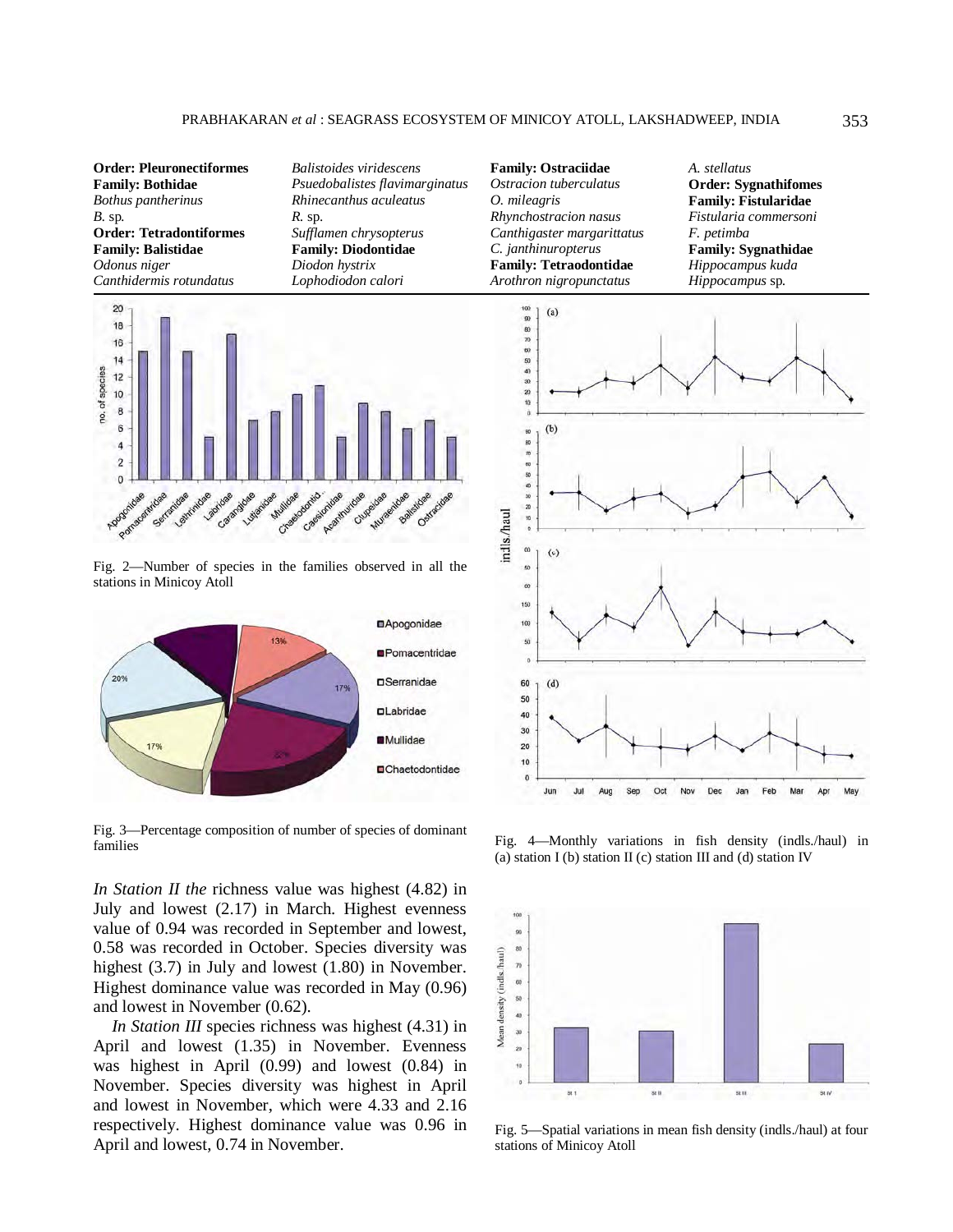

Fig. 6—Seasonal variations in mean fish density (indls./haul) in four stations of Minicoy Atoll

*In Station IV* Species richness value was highest in January, which was 5.24 and lowest, 2.22 in July. Highest value for evenness, 0.97 was recorded in May and lowest value of 0.64 in August. Species diversity was high (3.74) in January and low (2.26) in September. Highest dominance value of 0.97 was recorded in January and lowest value of 0.66 in August.

# **Discussion**

The study area was characterized by tropical conditions as evidenced from the environmental conditions existed in the region. The atoll water was comparatively high saline. Highly productive waters around the islands, the submerged banks and the crevices of coral boulders, reefs and seagrass beds of Minicoy Atoll are ideal habitats for a large number of fishes<sup>6</sup>. Valuable information on the fishery resources of the water around Lakshadweep were collected during the surveys conducted by British naturalists<sup>21</sup>, erstwhile Madras Fisheries Department, Fisheries Department of Lakshadweep Administration and Central Marine Fisheries Research Institute<sup>22,23,7</sup>. Later, Vijayanand and Pillai studied the community structure of reef fishes of Kavaratti Atoll<sup>24</sup>. There is no detailed study on the ichthyofauna of the seagrass ecosystem of Minicoy Atoll.

A number of commercially important species have been linked to seagrass at some stage of their life cycle. Non-commercial species within seagrass

meadows may be an important food source for commercial species, forming trophic linkages<sup>25</sup>. Many fish species show ontogenic shifts in habitat utilization and migrate from their nursery grounds to an intermediate life stage habitat, or to the coral reef $26,27,28$ . The ichthyofaunal composition in the sampling sites of Minicoy Atoll varies according to the interactions with the adjacent systems. Stations I and IV are directly interact with open sea and coral reef systems; station II interact with mangroves and station III is away from the direct influence of these systems.

In the present study, a total of 203 species of fishes were recorded from the four stations. Both Chondrichthyes and Osteichthyes represented the ichthyofaunal community, dominant being the Osteichthyes in all the stations. Highest number of species was belonging to the family Pomacentridae (19 species), which constitute 22% of the total population. Other dominant families having more number of species are Labridae (17 species), Apogonidae (15 species) and Serranidae (15 species). In the station I, which is near to the coral reefs, observed maximum number of families (37 families) and species (129 species) and minimum number in the station II (23 families and 52 species). The highest number of species in station I can be attributed to the proximity to reef. This highly mobile group moves between reef or mangrove habitats and seagrass beds often in a diel cycle. Chief among these are surgeon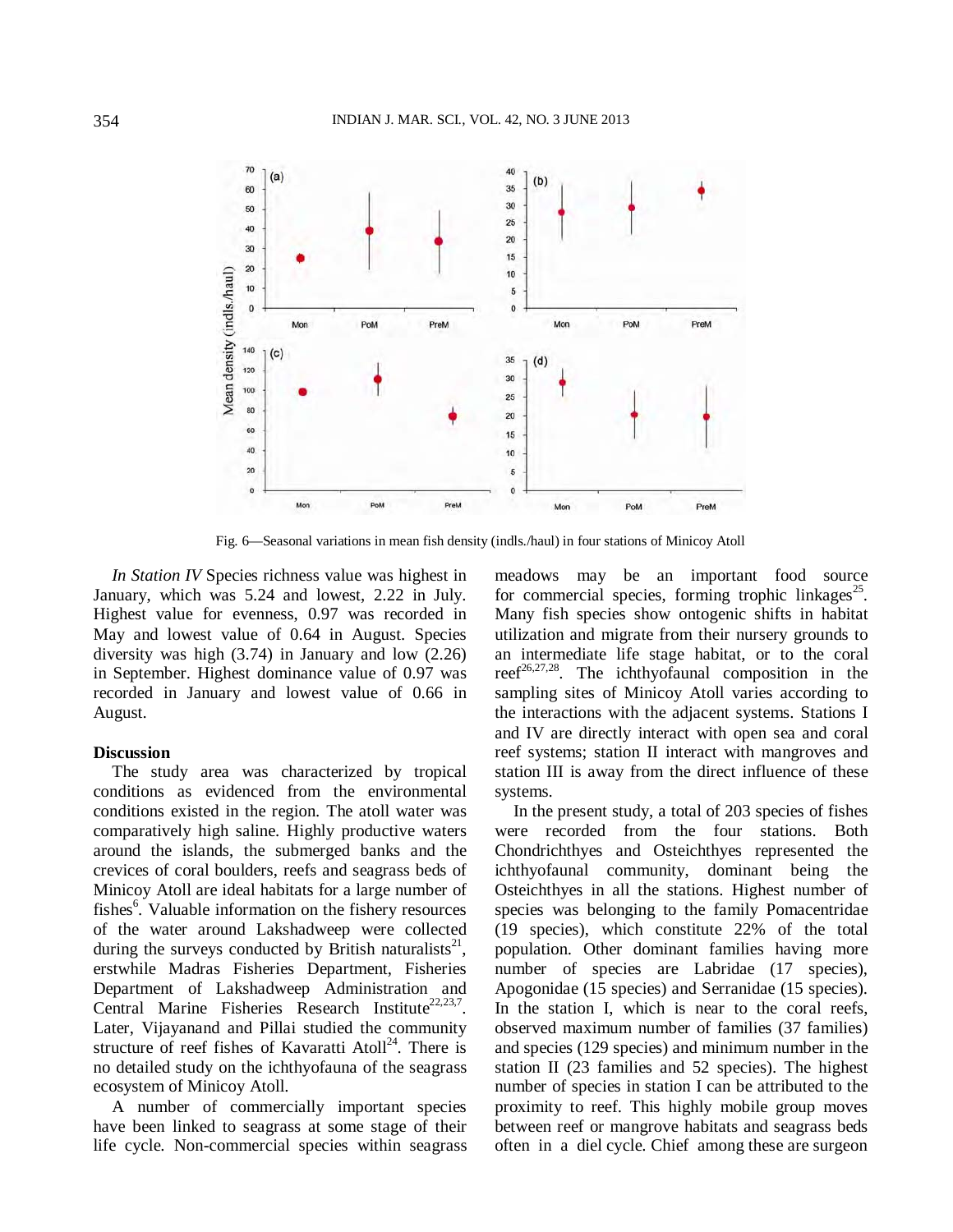

Fig. 7—Mean densities (indls./haul) and the percentage composition of dominant families of fishes in (a) Station I (b) Station II (c) Station III and (d) Station IV

fishes (Acanthuridae), which feeds directly on the seagrasses and epiphytes. Many fishes, such as surgeon fishes, puffers and snappers present in grass beds as juveniles taking both food and shelter from the dense leaf canopy. In station II, seagrass canopy height was comparatively less as observed during the study and this created a least successful habitat for many fishes. The predator fishes like sharks (*Carcharinus* sp.) and rays (*Dasyatis* sp.) were commonly found in this station, due to easy availability of prey in the less dense meadow. Clupeiform fishes (*Clupeidae, Engraulide and Albulidae*) are completely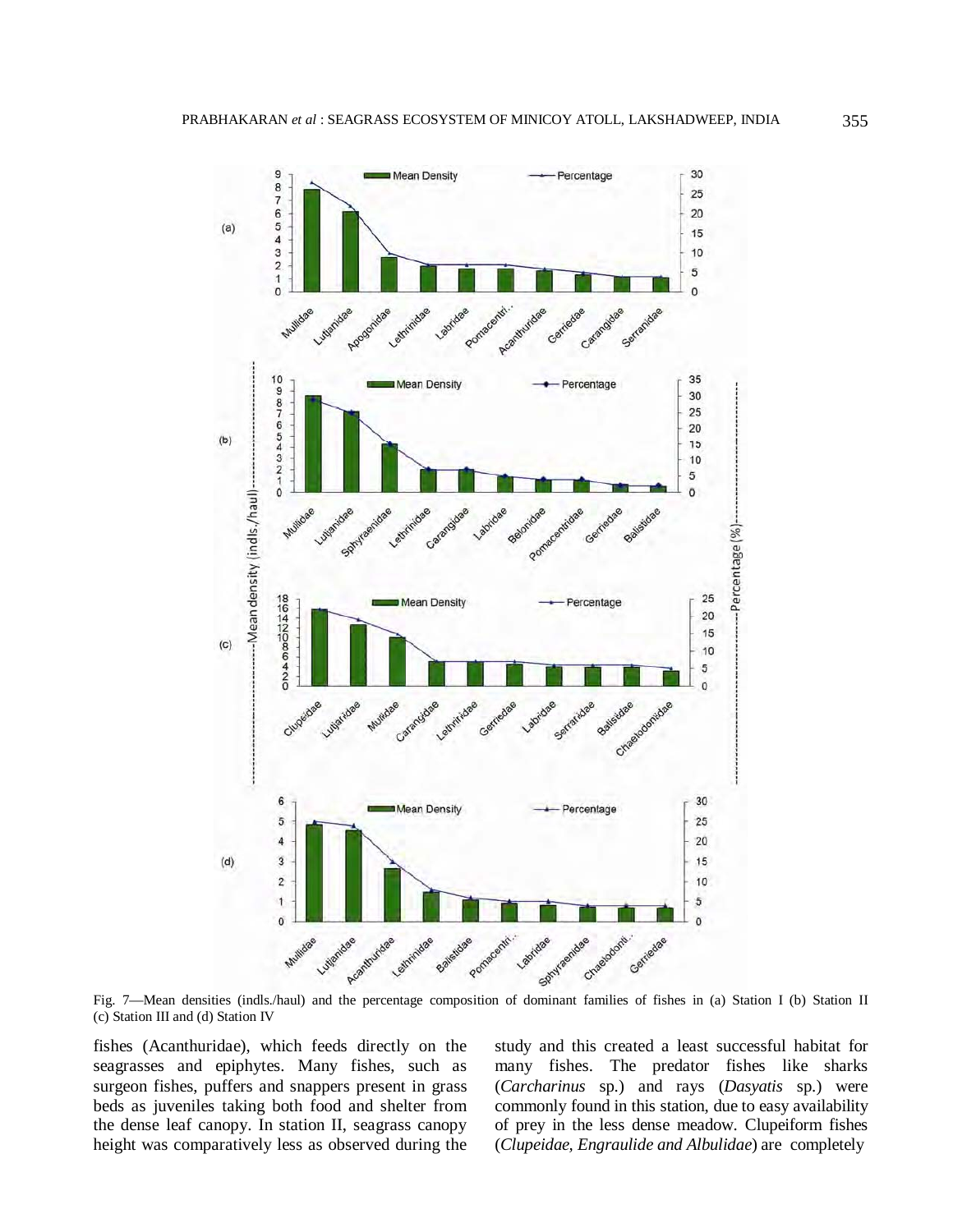

Fig. 8—Dendrogram of fish density (indls./haul) showing the seasonal similarities in the four stations (Solid lines represent significant delineation of groupings by SIMPROF test)



Fig. 9—Diversity indices (a) Margalef richness (d) (b) Simpson's evenness (J') (c) Shannon diversity  $(H'log_2)$  and (d) Dominance (D) in the four stations of Minicoy Atoll

absent from station I, which is highly influenced by the open sea and reef systems. Important among these are the permanent residents of dense mixed seagrass meadow, which include *Spratelloides delicatulus, S. gracilis, Sardinella melanura, Albula vulpes* and *Engraulis japonicus.* Dense meadow of mixed seagrass communities in station III supports high densities of these fishes, which form the baits for tuna fishing. Major live baits of atoll belong to the families Clupeidae, Apogonidae and Atherinidae<sup>29</sup>.

Migrating schools especially that of Pomacentridae, Lutjanidae and Holocentridae, breakup and the fishes feed individually on seagrass associated invertebrates throughout night, gathering and returning to the reef on same pathways at dawn<sup>30</sup>. The station I, which lies near to the reef, more number of families was represented than other stations. Out of 43 families only six families–Lamnidae, Siganidae, Leiognathidae, Clupeidae, Albulidae and Engraulidae – were not recorded during the study period. In the station II, which has lowest number of families, 22 families were absent. They include Lamnidae, Apogonidae, Chaetodontidae, Theraponidae, Gerriedae, Kyphosidae, Acanthuridae, Ephippidae, Blennidae, Scopaenidae, Zanclidae, Leiognathidae, Pempheridae, Haemulidae, Grammistidae, Albulidae, Muraenidae, Holocentridae, Acanthuridae, Ostraciidae,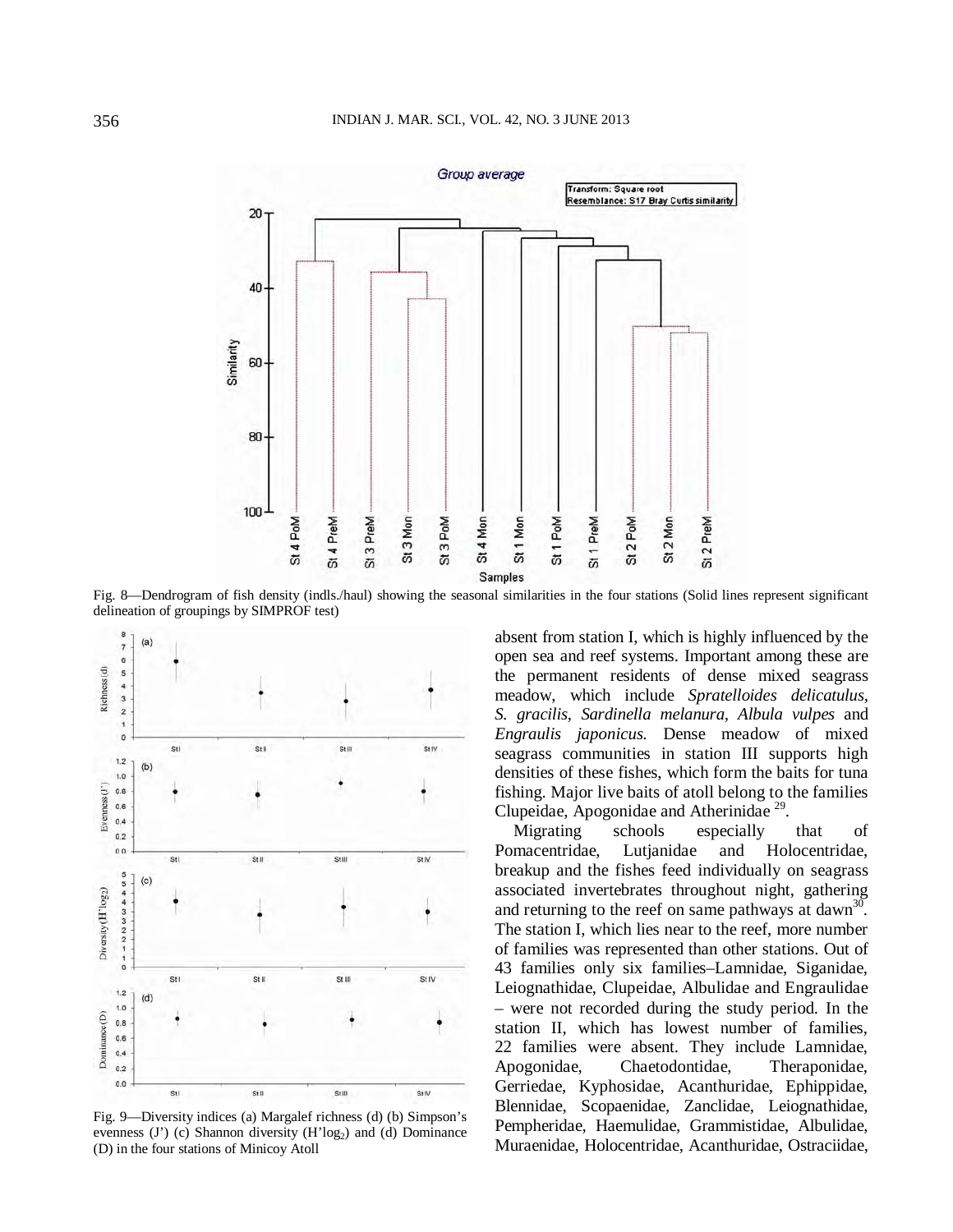Tetraodontidae and Sygnathidae. In the station III, Apogonidae, Caesionidae, Ephippidae, Blennidae, Zanclidae, Leiognathidae, Pempheridae, Grammistidae, Muraenidae, Atherinidae, Bothidae and Fistularidae were not recorded. In the station IV, Caesionidae, Kuhlidae, Siganidae, Zanclidae, Pempheridae, Engraulidae, Belonidae, Hemiramphidae, Atheirnidae, Diodontidae, Fistularidae and Sygnathidae were not represented.

Highest mean density of fishes (95 indls./haul) was found in station III and lowest in station IV. This highest density in station III could be due to the high abundance of seagrass shoot density. In stations I, II, and IV, Mullidae family contributed major share in the abundance of fishes of the seagrass meadow, where as in the station III, Clupeidae contributed the major share. In all the stations, Lutjanidae formed the second dominant contributor of abundance of fishes. Seasonally, in the station I and III, highest mean density was recorded during post monsoon, while in the station II, it was during pre monsoon and in the station IV, during monsoon. The bright calm weather conditions and abundant availability of food (as epiphytic algae, seagrasses and invertebrates) during post and pre monsoon periods will increase the number of occasional visitors of fishes, which forms a major part of the ichthyofauna of the seagrass ecosystem. The abundant growth of massive corals, having crevices as observed during the field study, in station IV, gives a calm shelter for fishes during the stormy weather conditions of monsoon season. This favourable condition leads to comparatively higher abundance of fishes in the station IV during monsoon. Other stations are highly disturbed by monsoon winds and waves during this season and the shelter, which can reduce these effects, are less in these stations. On monthly aspects same trend was also noticed, having highest density in the month of December and October in stations I and III respectively. In station II, maximum density was recorded in February, while in station IV, it was in June. The number of fishes in a sea grass bed fluctuates both diurnally and seasonally $31$ . The movement out of beds during day time permitted the fish, particularly large individuals, to avoid potentially stressful temperatures. On a seasonal basis, densities of fishes are highest in the summer, when the waters are warm. So, the temperature seems to be the key factor regulating the movement of fish into and out of beds. Some fishes are permanent

residents, some reside there only seasonally, and for some, seagrass bed is only a part of their daily foraging area. Mobile fauna or nekton are not randomly distributed in seagrass habitats; the abundances of most species are correlated the abundances of  $\mu$   $\sim$   $\mu$   $\sim$   $\mu$   $\sim$   $\mu$  abundances of with macrophytic biomass<sup>32,33,34</sup>, and abundances of different species also vary markedly between adjacent patches with different microhabitat structure<sup>35</sup>. These variations are mainly attributed to the physical structure of the habitat rather than food source, life cycle or predation.

Although the study of ecology and community structure of fishes in coral reefs have made<sup>36,24</sup> earlier, the community structure of fishes of seagrass meadow was not yet made in the atolls of Lakshadweep. Bray-Curtis similarity indices calculated by using seasonal abundance data for each station revealed that highest similarity of 97% occurs between pre monsoon and post monsoon in station I (St 1 PreM and St 1 PoM). 96% similarity occurred between the post monsoon and pre monsoon in station II (St 2 PoM and St 2 PreM) and 95% similarity between the monsoon and post monsoon in station III (St 3 Mon and St 3 PoM). As a general trend, from these indices, it can be assumed that the highest similarities occurred between different seasons of the same station and showed the differences in clustering between stations. These indices calculated for families present in all the stations showed that, 100% similarity recorded between families Clupeidae, Engraulidae and Albulidae. These families belong to same order Clupeiformes and share same habitat, which made similarities highest. The families, Scorpaenidae and Pempheridae showed 97% similarity both belongs to the order Perciformes. Other families showed similarities above 80% are Siganidae and Leiognathidae (89%).

In the seagrass meadow of Minicoy Atoll, highest ichthyofaunal species richness of 7.47 was found in station I. This high species richness was due to the proximity to reef system, as many fishes migrate between reef and seagrass beds. Lowest species richness (4.31) in station III, attributed to its distance from adjacent systems, but high abundance of some species especially that of Clupeiformes reduced the species richness, in addition to the homogeneity of habitat. The evenness in the species distribution was also associated with habitat structure. Highest value for Pielou's index (J') index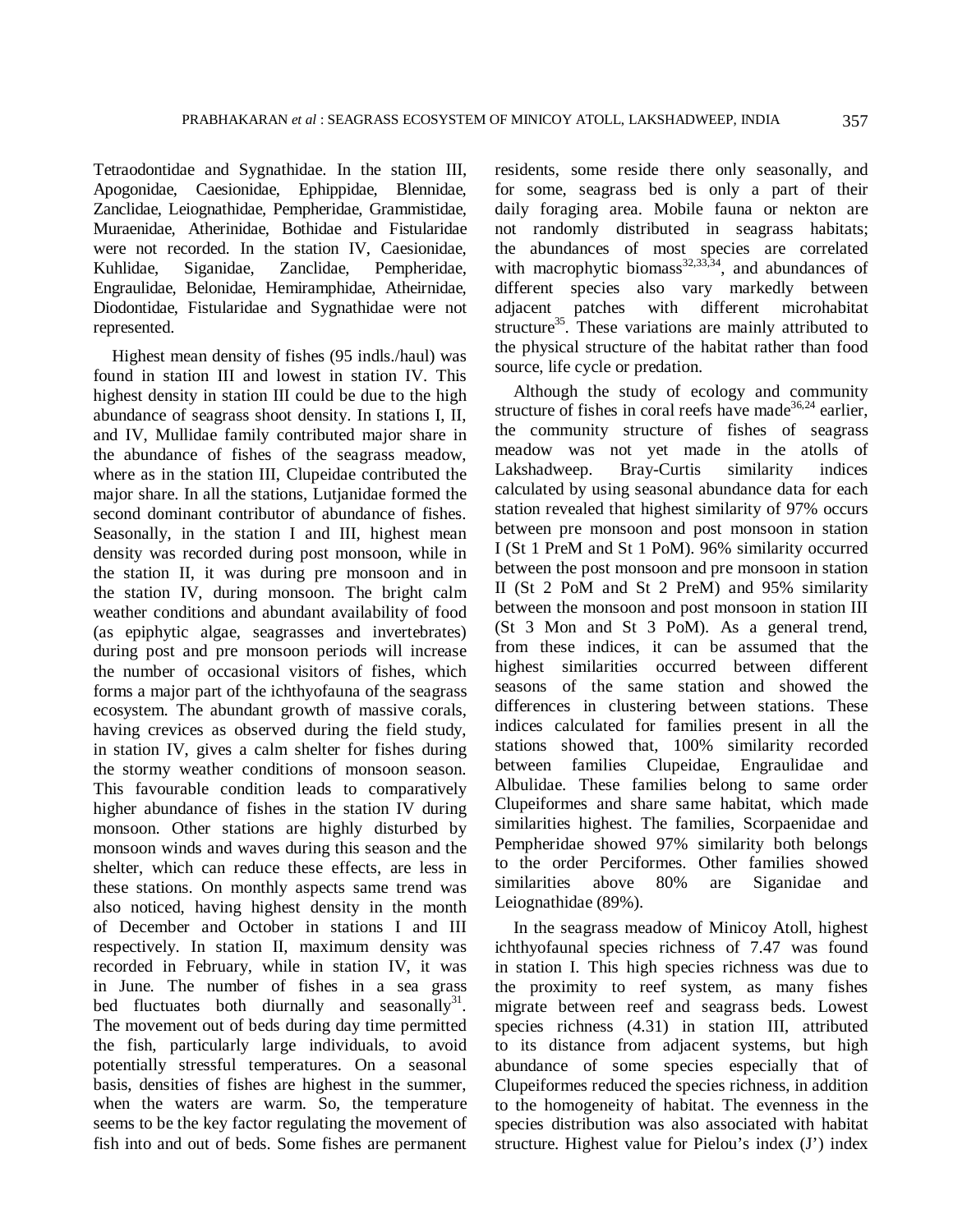was recorded in the Station III, which have low species richness. High species richness is likely to be correlated with a greater performance by the community, hence the functional system present within the community increases with increasing species richness. The degree to which dominance is concentrated in one or several species can be expressed by the index of dominance (Simpson's Lambda). The dominance value showed least variations among four stations. This means that there were not much variations in the composition of ichthyofauna, which influence the total community structure.

The functioning of mixed seagrass meadows leads to the conclusion that the link between species richness and ecosystem functions and services is not a direct one. The reason is that functional performance of the community is a property of the species present therein and not of their number. Eventhough, the seagrasses are less in species level, their role in increasing the faunal diversity are well known, and dense communities increase the species richness and diversity of fishes, which utilize meadow as the source of food, shelter and nursery ground. Highest species diversity was recorded in the station III, which is characterized by the abundant growth of seagrasses and provides a suitable habitat for both herbivorous and carnivorous fishes.

Sub-tidal seagrass habitat often reveals a higher biodiversity of individuals compared to adjacent substrate without vegetation $37,38$ . Hundreds of species are found living epiphytic on the leaves at any one meadow, and there is a large number of species that live in the refuge offered by the plant's canopies. Hence seagrass meadows are important habitats for ichthyofauna, thereby contributing to maintain marine biodiversity and the production of potential food for humans.

With the aid of these indices, it can be assured that the station III, which is away from the direct effect of other ecosystems, showed the influence of seagrass meadow on the species diversity and the community structure of fishes and as a whole, to the total functioning of the seagrass ecosystem. The physical factors responsible for spatial or temporal differences in seagrass structure are directly responsible for the abundance and distribution patterns of fishes. Further research is needed to understand the role of macro consumers such as fishes both in structuring the seagrass community

and the higher trophic levels. The close association of the three major tropical communities–coral reefs, mangroves and seagrasses–can be seen as part of the dynamics of the ecosystem. These links will further illuminate the close dependence of these and their central role in the composition of ichthyofauna of tropical coastal zone.

#### **Acknowledgements**

Authors are thankful to the Director, Central Marine Fisheries Research Institute, Kochi, India for carrying out this work. The work was carried out within the boundaries of the existing law of the region.

#### **References**

- 1 Jones, M. V. and West, R. J., Spatial and temporal variability of seagrass fishes in intermittently closed and open coastal lakes in southern Australia, *Estuarine Coastal and Shelf Science* 64 (2005) 277-288.
- 2 Nagelkerken, I. M., Dorenbosch, W. C., Verbeck, E. P., Cocheret de La Moriniere, E. & van Velde, G., Importance of shallow water biotopes of a Caribbean Bay for juvenile coral reef fishes: Patterns in biotope association, community structure and spatial distribution. *Marine Ecology Progress Series,* 202 (2000) 175-192.
- 3 Paula, J. P., Fidalgo e'Costa and Gove, D., Patterns of abundance of seagrasses and associated infaunal communities at Inhaca Island, Mosambique. *Estuarine Coastal and Shelf Science,* 53 (2001) 307-318.
- 4 Luczkovich, J. J., Ward, G. P., Johnson, J. C., Christian, R. R., Baird, D., Neckles, H. & Rizzo, W. M., Determining the trophic guilds of fishes and macro-invertebrates in a seagrass food web. *Estuaries,* 25 (6A) (2002) 1143-1163.
- 5 Dorenbosch, M., van Reid, M. C., Nagelkerkan, I. & van der Velde, G., The relationship of reef fish densities to the proximity of mangrove and seagrass nurseries. *Estuarine Coastal and Shelf Science*, 60 (2004) 37-48.
- 6 Jones, S. and Kumaran, M., *Fishes of the Laccadive Archipelago Nature conservation and Aquatic Sciences Service*, Trivandrum, 1980, pp, 760.
- 7 CMFRI, Marine living resources of Union Territory of Lakshadweep–an indicative survey with suggestions for development, *Bulletin Central Marine Fisheries Research Institute,* 43 (1989) pp 256.
- 8 Heck, Jr. K. L., Able, K. W., Fahay, M. P. and Roman, C. T., Fishes and decapod crustaceans of Cape Cod eelgrass meadows: species composition, seasonal abundance patterns and comparison with unvegetated substrates*. Estuaries*, 12 (1989) 59-65.
- 9 Gray, C. A., Mc Elligott, D. J. and Chick, R. C., Intra-and inter estuary differences in assemblages of fishes associated with shallow seagrass and bare sand. *Marine and Freshwater Research*, 47 (1996) 723-735.
- 10 Jenkins, G. P., May, H. M. A., Wheatley, M. J. and Holloway, M. G., Comparison of fish assemblages associated with seagrass and adjacent unvegetated habitats of Port Phillip Bay and Corner Inlet, Victoria Australia, with emphasis on commercial species. *Estuarine Coastal and Shelf Science*, 44 (1997) 569-588.